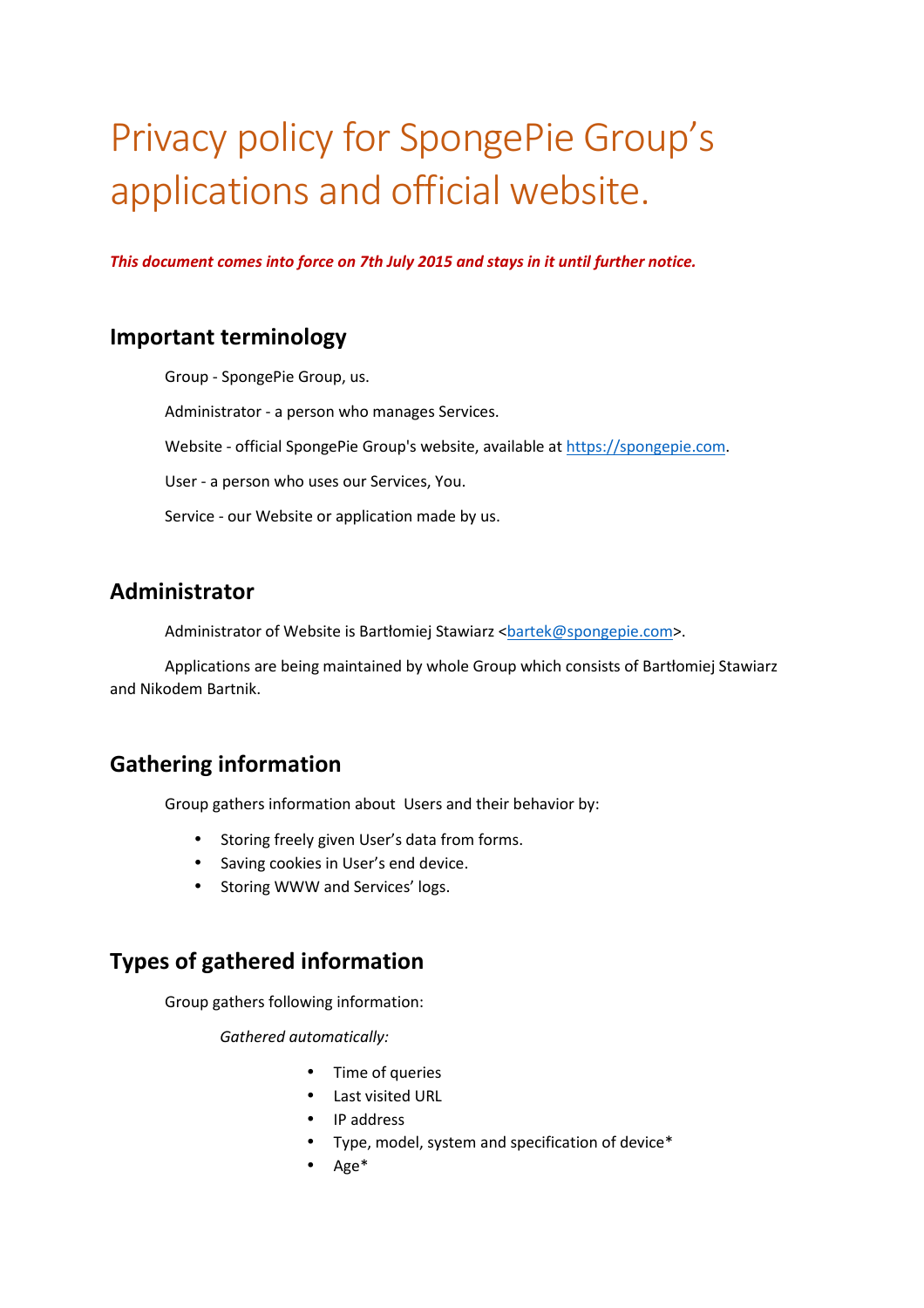- Gender\*
- Country of residence\*
- Language\*

#### *Gathered voluntarily from User:*

- User's preferences based on his answers and choices
- Email address
- Google account's username

*\* - data gathered automatically, which can be later specified by User* 

## **Storing information**

 Data gathered automatically are being stored for maximum of 5 years since last use of any of Group's Service.

However, this section doesn't apply to data gathered voluntarily, unless stated differently.

## **Viewing data and sharing them**

 User has the right to view his information and correct them in any moment, to this end he should send a request at support@spongepie.com.

Third parties have access to information within the limits of the law.

Group reserves the right to share User's data with public authorities on their request.

## **Cookies**

Services store little files in end devices' memory called "cookies" for the following purposes:

- **EXECTE 21 ISS EXECTE 21 ISS** Creating statistics and analysing usage of Services.
- **•** Determinating User's preferences based on his choices.
- **Simplifying usage of Services.**
- **Increasing Services' functionality.**

 By leaving cookies support enabled, User agrees to keeping them on his device for mentioned purposes.

 If User does not agree to this, he is obligated to turn off cookies support in his device on his own.

 Cookies might be also used by third parties cooperating with Group for different purposes (including marketing purposes) for which Group is not responsible.